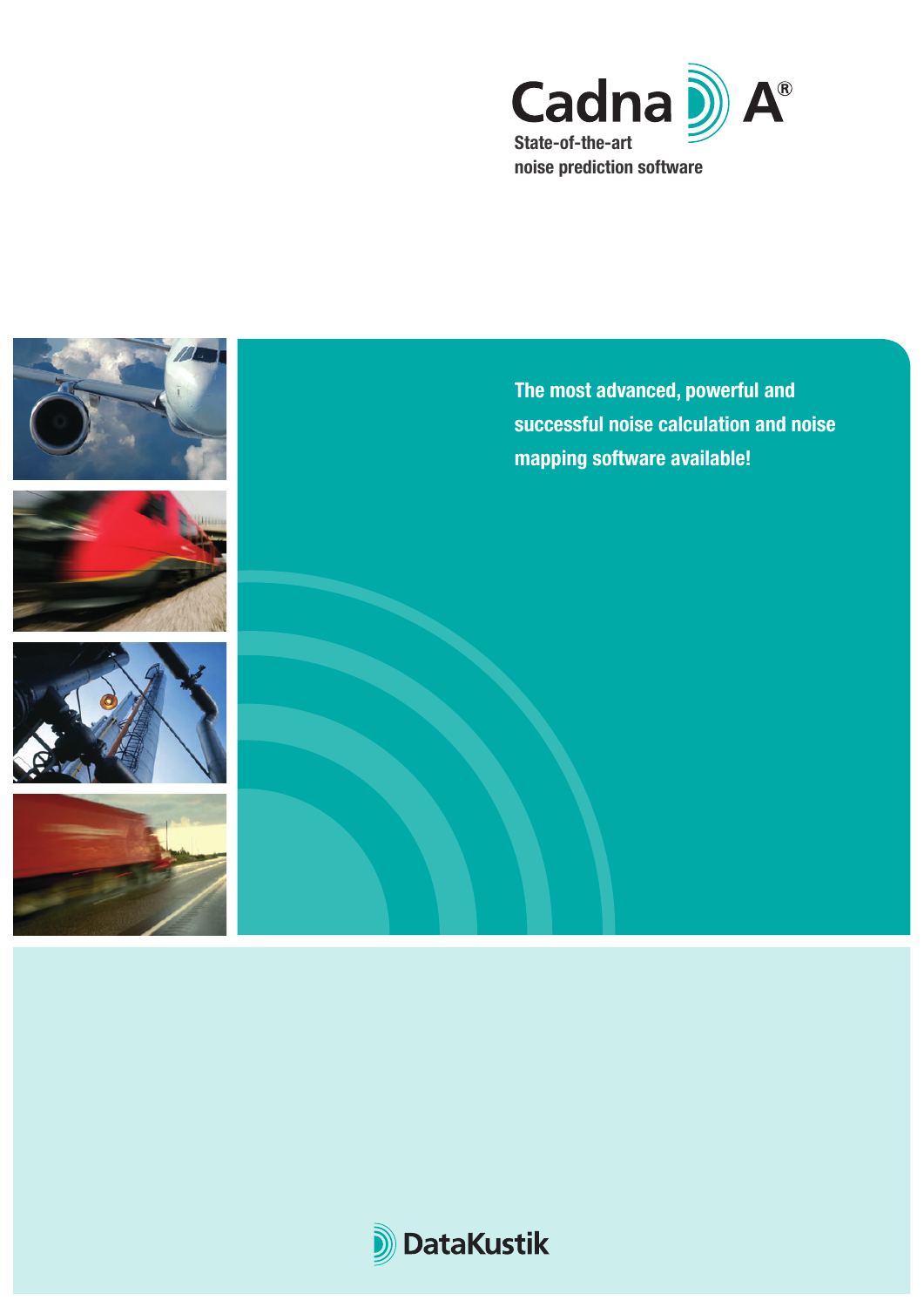# **CadnaA at a glance**

CadnaA (Computer Aided Noise Abatement) is the software for the calculation and presentation, assessment and prediction of noise exposure and air pollutant impact. Whether your objective is to study the noise immission of an industrial plant, of a mall including a parking lot, of a new road or railway scheme, or even of entire towns and urbanized areas: CadnaA is designed to handle all these tasks.







## **Calculation**

CadnaA is a transparent and easy to use platform for everything from simple checks up to extremely complex and scientific investigations. The clear separation of the 3D-model in its natural environment and the applied calculation method offers flexibility unique in this area. It is even possible to use the same model when noise levels are calculated based on different national standards without any need to modify the model.

- Calculation with about 30 standards and guidelines
- For any number of fixed receiver points, calculation and storage of all source related partial levels – therefore detailed analysis is possible without recalculation
- <sup>n</sup> Levels at grid points (noise maps) can be added, subtracted and processed with any user defined function
- Parallel processing with any number of computers to reduce calculation time within large scale noise maps (hundreds or even thousands of km²) with PCSP (Program Controlled Segmented Processing)
- $\blacksquare$  Multi-threading support parallel use of all processors on a multicore PC with a single license
- Levels on grid enveloping building facades to show buildings coloured according to the sound pressure levels
- $\blacksquare$  Up to 4 parallel evaluation parameters e.g. L(day), L(night), L(dn), L(evening), L(den)

## *<u>-</u>***: Products**

To serve the customer´s needs in an individual and convenient way there are three different product versions available. All three are fully featured and vary mainly in the number of noise types and number of implemented standards:

### CadnaA Standard

CadnaA Standard includes all noise types (industry, road and railway) and all available standards and guidelines for each noise type as well as a multilingual user interface.

#### CadnaA Basic

CadnaA Basic comes also with all noise types but with one standard or guideline for each noise type and the user interface is limited to one of the available languages.

## CadnaA Modular

With Cadna A Modular all noise types can be selected separately and are combined with one of the available standards or guidelines for each noise type.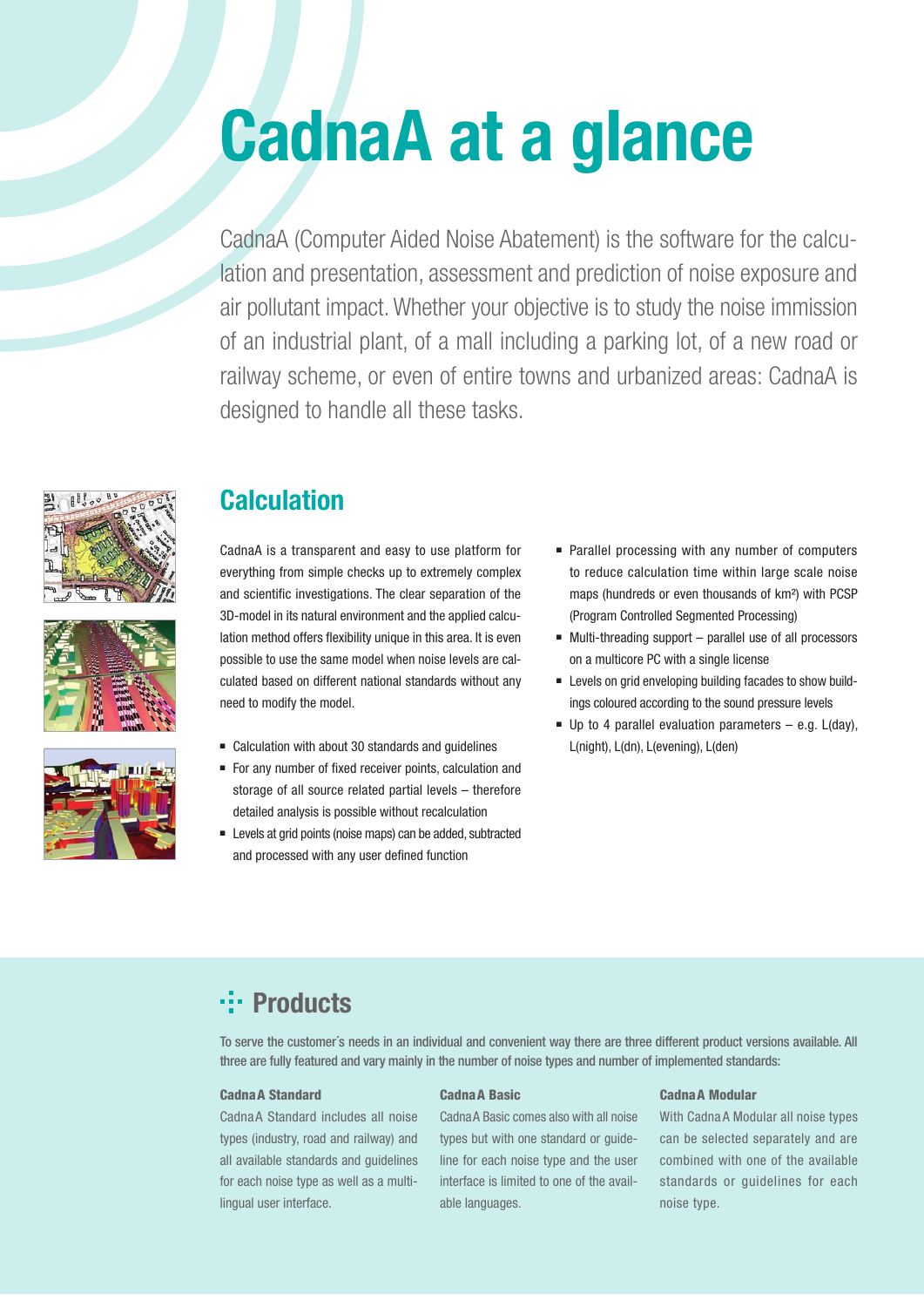

## **Handling & Design**

While continuously improving the calculation power and the versatility of CadnaA features, we do not compromise the concise and easy to use design of CadnaA. Most of all, actions need only one or a few mouse clicks to be performed at the highest speed.

- Realizing all geometric possibilities using just three objects (point, open line, closed line)
- Calculate the noise and analyse complex situations by using the powerful support of graphic ray presentations
- <sup>n</sup> Automatically take into account all physically important influences like reflection and diffraction over barriers
- Enjoy the user friendliness of CadnaA, even after long pauses, and the powerful support of self-explanatory symbols and clearly expressed commands
- Use orthophotos or other textures to visualize your project in its natural environment
- $\blacksquare$  Use all available data and don't lose information  $\blacksquare$ CadnaA offers a tremendous amount of formats and interfaces to minimize your workload
- Present the calculated noise levels at fixed receiver points, on grids as coloured noise maps covering the surface or as vertical grids showing the distribution on facades
- <sup>n</sup> Import and export all available geographical data formats (e.g. export your project to GoogleEarth)
- Walk through or even fly over the virtual model and see the optical consequences of a proposed improvement by editing data in realtime with our outstanding dynamic-3D feature
- <sup>n</sup> Analyse the priority of mitigation measures by sorting the level contribution of all sources at a receiver and applying measures to the most influential ones
- n Update your noise maps automatically and in predetermined time intervals using measured data and create dynamic noise maps with the great DYNMAP feature



For more information about the leading noise prediction software CadnaA please visit www.datakustik.com.

```
Demo version available 
free of charge! Visit 
www.datakustik.com
```


## **Extensions**

In addition there are several extensions available for CadnaA to fulfil your requirements. For example:

## Option APL: Air Pollution

Calculation of air pollutants distribution e.g. for PM $_{10}$  (fine particles), NO<sub>2</sub>, NO<sub>x</sub>,  $\mathrm{SO}_2^{\times}$  and benzene. Exposure maps for industrial and road sources. Import of annual or multi-annual statistics of meteorological parameters.

### Option FLG: Aircraft Noise

Calculation of the aircraft noise around airports from the emission data of the relevant classes of aircraft at predefined receiver points and on a grid. Aircraft noise results can be combined with all other noise types (industry, road, railway).

#### Option XL: Noise Mapping

Calculation with unlimited number of screening objects for large scale noise mapping (e.g. cities). Many additional powerful features like object scan, conflict maps, monetary evaluation or population density.